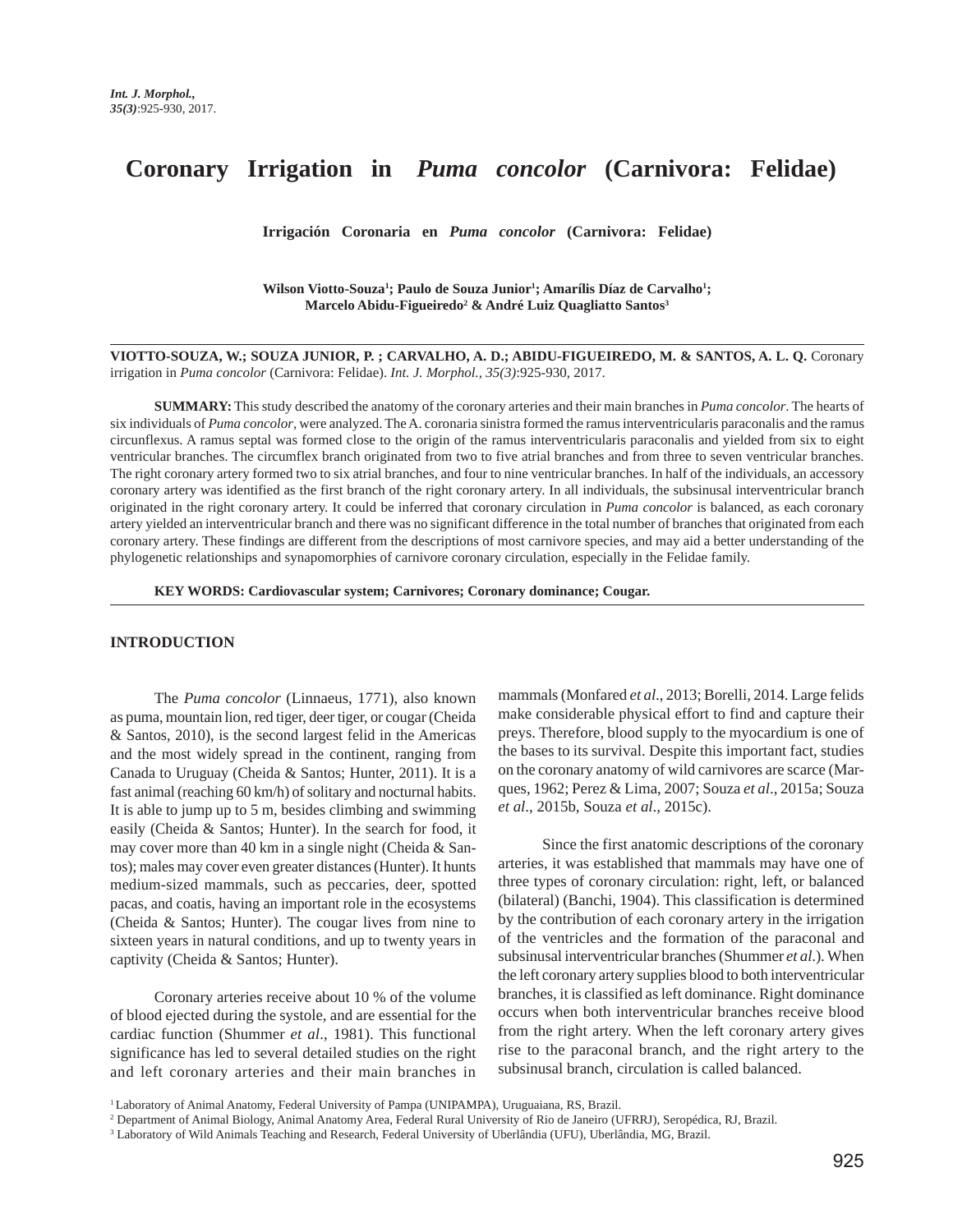Among domestic mammals, pigs and horses show balanced type coronary circulation, while dogs and ruminants show left dominance (Shummer *et al*.; Biasi *et al*., 2013; Correia-Oliveira *et al*., 2013). In domestic cats, most of the studies point out to left dominance, but the prevalence of right dominance and balanced circulation is also debated (Shummer *et al*.; Borelli)

Given the ecological importance of the cougar, the functional significance of the coronary circulation, the scarcity of descriptions related to wild felids, and the controversial coronary dominance in felids, the objective of this study was to describe the anatomy of the coronary arteries and their main branches in *P. concolor*.

## **MATERIAL AND METHOD**

Six hearts of *Puma concolor* were analyzed. The organs came from three males and three females. One the males was a young animal (about two months of age). All individuals were found dead on the highways of the state of Minas Gerais (cooperation agreement no. 002/2011 between Universidade Federal de Uberlândia and the IBAMA).

Animals were identified and placed in right lateral decubitus. After that, the thorax was opened on the sixth intercostal space and dissected to show the thoracic aorta, which was cannulated. After that, the arterial system was perfused with NaCl solution 0.9 %, and fixed with formaldehyde solution 10 %. Latex was injected in three of the animals (Petrolatex S65® solution Duque de Caxias Refinery, Petrobras, Duque de Caxias, RJ) to fill up the arterial system. The bodies were immersed in formaldehyde 10 % in 500-L low density polyethylene boxes for the fixation process to be complete. After 7 days of fixation, the thoracic cavity was opened by means of median sternotomy and, after thorax structures were recognized, the heart was removed along with the large vessels.

After that, the pericardial sac was removed and the coronary arteries and their main branches were visible to be dissected with the aid of tweezers and a binocular stereoscopic microscope (Leica EZ4®). Data was recorded with schematic drawing and photomacrographs (Nikon Coolpix® L820 camera, 16MP). Nomenclature adopted was based on the Nomina Anatomica Veterinaria (ICVGAN, 2012).

Data on the number of ventricular branches in the interventricular paraconal branch, septal branches, atrial and ventricular branches of the circumflex branch, origin of the

left and right marginal arteries, number of ventricular branches of the subsinusal branch, atrial and ventricular branches of the right coronary artery, and presence or absence of the accessory coronary artery were recorded on BioEstat® spreadsheets. Comparisons between the mean number of branches originated in the left and right coronary artery, between males and females, and between the adults individuals and the young one were carried out using the unpaired t test for independent samples, with  $p<0.05$ . Linear correlation was also determined between the number of atrial and ventricular branches of the arteries and the other branches listed above.

### **RESULTS**

The six individuals showed both the right and left coronary arteries. The left coronary artery originated in the left sinus of the aortic bulb, followed a short path and bifurcated to yield the paraconal interventricular and circumflex branches as shown in Figure 1.

The paraconal interventricular branch followed the corresponding groove to the apex of the heart in five individuals (three females and two males) (83.3 %), always forming a septal branch near its origin. In one male individual (16.7 %), the paraconal interventricular branch ended in a pre-apical position. From the paraconal interventricular branch, six to eight ventricular branches were formed  $(7.10 \pm 0.98)$ . The circumflex branch was located on the coronary groove, originating two to five atrial branches (3.00  $\pm$  1.55), and from three to seven ventricular branches  $(4.50 \pm 1.97)$ .

The right coronary artery appeared on the right sinus of the aortic bulb, followed the coronary groove yielding from two to six atrial branches  $(3.50 \pm 1.37)$  and between four to nine ventricular branches  $(5.83 \pm 1.94)$ . In two females and one male (50.0 %), an accessory right coronary artery was observed as the first branch of the right coronary artery taking the coronary groove towards the conus arteriosus.

In all individuals, the right coronary artery originated the subsinusal interventricular branch, which was invariably placed in homonymous groove, and ended in the apex of the heart in four individuals (two males and two females) (66.6 %). In one male individual (16.7 %), the subsinusal branch passed by the apex and ended on the left ventricular face of the heart; in one female (16.7 %), it did not reach the apex. On its path, this branch originated between one to seven ventricular branches  $(4.16 \pm 2.13)$ .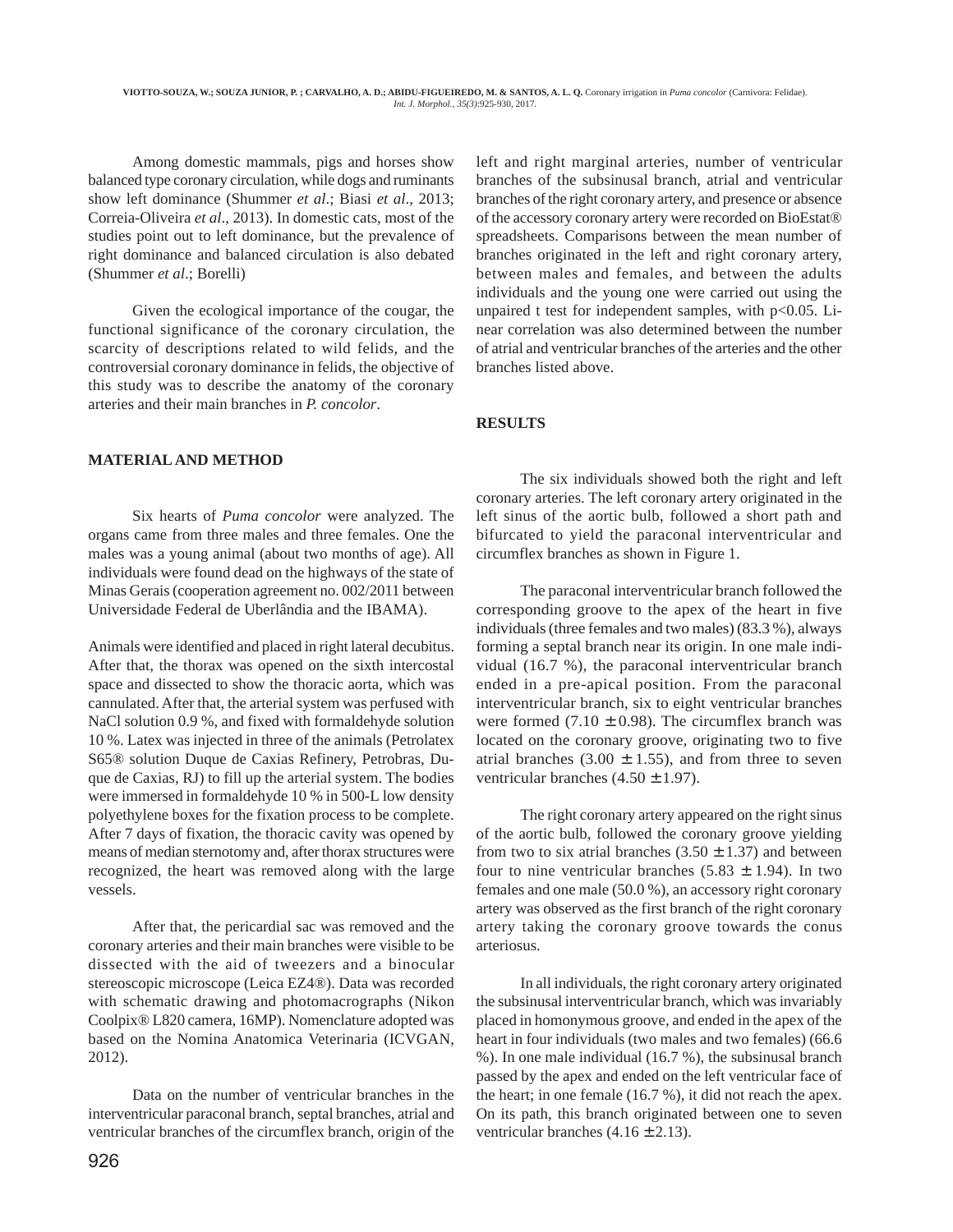

Fig. 1. Photomacrographs of the heart of an adult male *Puma concolor* individual, left (A) and right (B) face; left dorsolateral view (C), and dorsal view of the base of the heart of an adult female individual after removal of the auricles (D). Aorta artery (AA); pulmonary trunk (PT); left atrioventricular ostium (LAVO); right atrioventricular ostium (RAVO); left coronary artery (LCA); paraconal interventricular branch (PIB); septal branch (SB); ventricular branches (VB); circumflex branch of left coronary artery (CB); atrial branches (AB); left marginal branch (LMB); right coronary artery (RCA); subsinuosal interventricular branch (SIB); right marginal branch (RMB). The right marginal branch (RMB) was absent in the female individual (D), Bar: 2 cm.

The left marginal artery, located on the left ventricular edge, originated from the circumflex branch of the coronary artery in two individuals, one male and one female (33.3 %). In three individuals, two males and one female (50 %), it originated in the right coronary artery after forming the subsinusal interventricular branch. In a female individual (16.7 %), the left marginal artery was not found.

The right marginal artery was located on the edge of the right ventricle, and was observed in five individuals (three males and two females) (83.3 %), originating from the right coronary artery. In one female individual (16.7 %), this artery was not observed.

When the total number of branches was counted (atrial, ventricular, interventricular, septal, marginal) as originating from the left and right coronary artery, the former originated, in average,  $18.00 \pm 2.89$ branches, whereas the latter,  $16.17 \pm$ 2.71 branches, with no significant difference between the average number of branches originating from each of them  $(p = 0.29)$ .

The left coronary artery originated  $11.70 \pm 1.75$  ventricular branches, whereas the right coronary artery yielded  $10.00 \pm 2.28$  branches, with no significant difference between the average number of ventricular branches originating from each coronary artery ( $p = 0.18$ ). When atrial branches were considered, the left coronary artery yielded  $3.00 \pm 1.55$ branches and the right one,  $3.50 \pm 1.38$ branches, with no significant difference between them ( $p = 0.56$ ).

Comparison between the sexes related to the number of atrial  $(p =$ 0.56), ventricular branches ( $p = 1.0$ ), and total number of atrial and ventricular branches ( $p = 0.82$ ) did not show significant differences.

The sum of atrial and ventricular branches in the young individual was lower (21 branches) that the average in adults (29.6 branches), with no significant difference ( $p = 0.13$ ).

There was a positive linear correlation between the number of atrial branches from the circumflex branch and the ventricular branches originating in the paraconal interventricular branch ( $r = 0.85$ ). The same occurred with the number of ventricular branches originating in the circumflex branch and the number of right ventricular branches originating in the right coronary artery  $(r = 0.81)$ . There was a negative correlation between the number of ventricular branches originating in the paraconal interventricular branch and in the circumflex branch ( $r = -0.46$ ).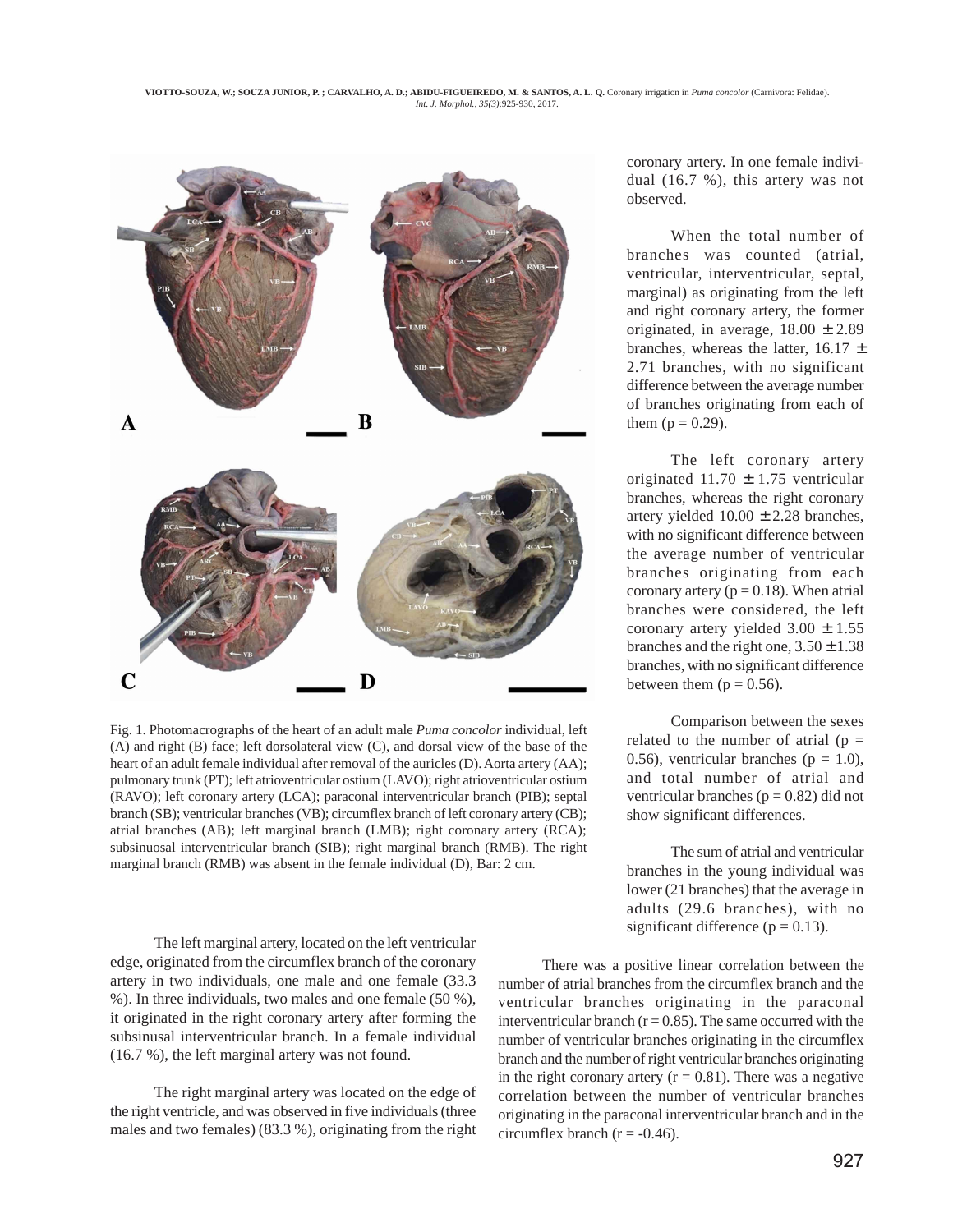### **DISCUSSION**

Coronary circulation of *Puma concolor* may be considered balanced, given two criteria. First, each coronary artery originated one interventricular branch, that is, the left coronary artery originated the paraconal interventricular branch and the right one, the subsinusal interventricular branch. The second criterion takes into account the total number of branches originating from each coronary artery: although the left coronary artery originated 18 branches and the right one originated 16, in average, there was no significant difference between them.

The balanced pattern is cited in textbooks of veterinary anatomy in horses and pigs (Shummer *et al*.), and in other mammal, New Zealand rabbits (Correia-Oliveira *et al*., 2014a). In carnivores, it was reported in 33.3 % of the domestic cats (n = 30) analyzed by Biasi *et al.* (2012); and in only 18.3 % of the domestic cats ( $n =$ 60) dissected by Borelli.

In fact, the most common coronary pattern in carnivores is left dominance. In the Canidae family, it seems like a rule: it was described in all domestic dogs dissected by Moore (1930), Oliveira *et al*. (2011), and Biasi *et al*.; in a fox species (probably Vulpes vulpes (Linnaeus, 1758)) described by Hadziselimovic *et al*. (1974); and in Cerdocyon thous (Linnaeus, 1766) described by Souza *et al*., (2015b).

The only description of balanced coronary circulation in domestic dogs was reported by Andretto *et al*. (1973), who cited the occurrence of balanced circulation in only 6.4 % of the 250 domestic dogs analyzed by them. Left dominance was also observed in the Procyonidae family in the species Nasua nasua (Linnaeus, 1766) (Souza *et al*., 2015a) and Procyon cancrivorus (G. Cuvier, 1798) (Souza *et al*., 2015c).

In the Felidae family, left dominance was observed in twenty wild cats (possibly Felis silvestris (Schreber, 1777)) (Hadziselimovic *et al*.); in one Panthera leo (Linnaeus, 1758) (Marques); and in one Panthera tigris (Linnaeus, 1758) (Perez & Lima). In domestic cats, both Biasi *et al*. and Borelli found left coronary dominance in 63.3 % of the individuals. Therefore, according to the literature, the present study is the first to report a felid species in which all the individuals showed balanced coronary circulation.

Maybe left dominance is a characteristic of the Pantherinae subfamily, whereas the Felinae subfamily may present both balanced circulation (such as in *P. concolor*

928

and part of the domestic cats), left dominance (in most of the domestic and wild felids), or right dominance (marginal number of the domestic cats). This hypothesis may be a phylogenetic issue to be clarified by studies involving more individuals and a greater variety of species.

The fact that the male *P. concolor* individuals cover distances that are considerably greater than females (Hunter) could lead to the inference that some coronary dominance characteristic may exist, or mainly, that the number of atrial or ventricular branches could be different for males and females, once the functional cardiovascular demand seems to be different. However, this variation was not found in the present study. The absence of signs of sexual dimorphism in coronary circulation was also reported by Moura Junior *et al*. (2008) in pigs; Biasi *et al*., and Borelli in domestic cats; Biasi *et al*. in domestic dogs; and Correia-Oliveira *et al*. (2014a) in New Zealand rabbits.

Moore did not find differences when comparing the coronary circulation in clearly young and adult dogs. This finding was also observed in the young *P. concolor* individual and the adult ones in relation to coronary dominance and the number of atrial and ventricular branches.

In *P. concolor*, the number of ventricular branches in the paraconal interventricular branch ranged from six to eight (average of 7.10 branches). In domestic dogs, the number of branches is usually twelve (Correia-Oliveira *et al*., 2014b), or ranges between five and fourteen (average of 9.9 branches), according to Oliveira *et al*. In domestic cats, it ranges from three to nine (average of 5.7 branches), according to Monfared *et al*. In domestic pigs, it ranges from 16 to 25 (average of 21.8 branches), according to Moura Junior *et al*.; and in cattle, the average is 12.7 branches, according to Correia-Oliveira *et al*. (2014b).

While in *P. concolor* the paraconal interventricular branch was found ending in the apex of the heart in 83.3 % of the individuals, Oliveira *et al*. reported this location in a little more than half of the dogs; Monfared *et al*., in 48.7 % of domestic cats; and Moura Junior *et al*., in only 43.3 % of pig hearts.

The septal branch originating from the paraconal interventricular branch in all *P. concolor* individuals in the present study follows the pattern described in 60 % of the twenty domestic dogs analyzed by Noestelthaller *et al*. (2007); and 62.5 % of the eight C. thous individuals dissected by Souza *et al*. (2015b). The other possibilities describe the septal branch originating in the left coronary artery, in the aorta, or in the circumflex branch (Noestelthaller *et al*.).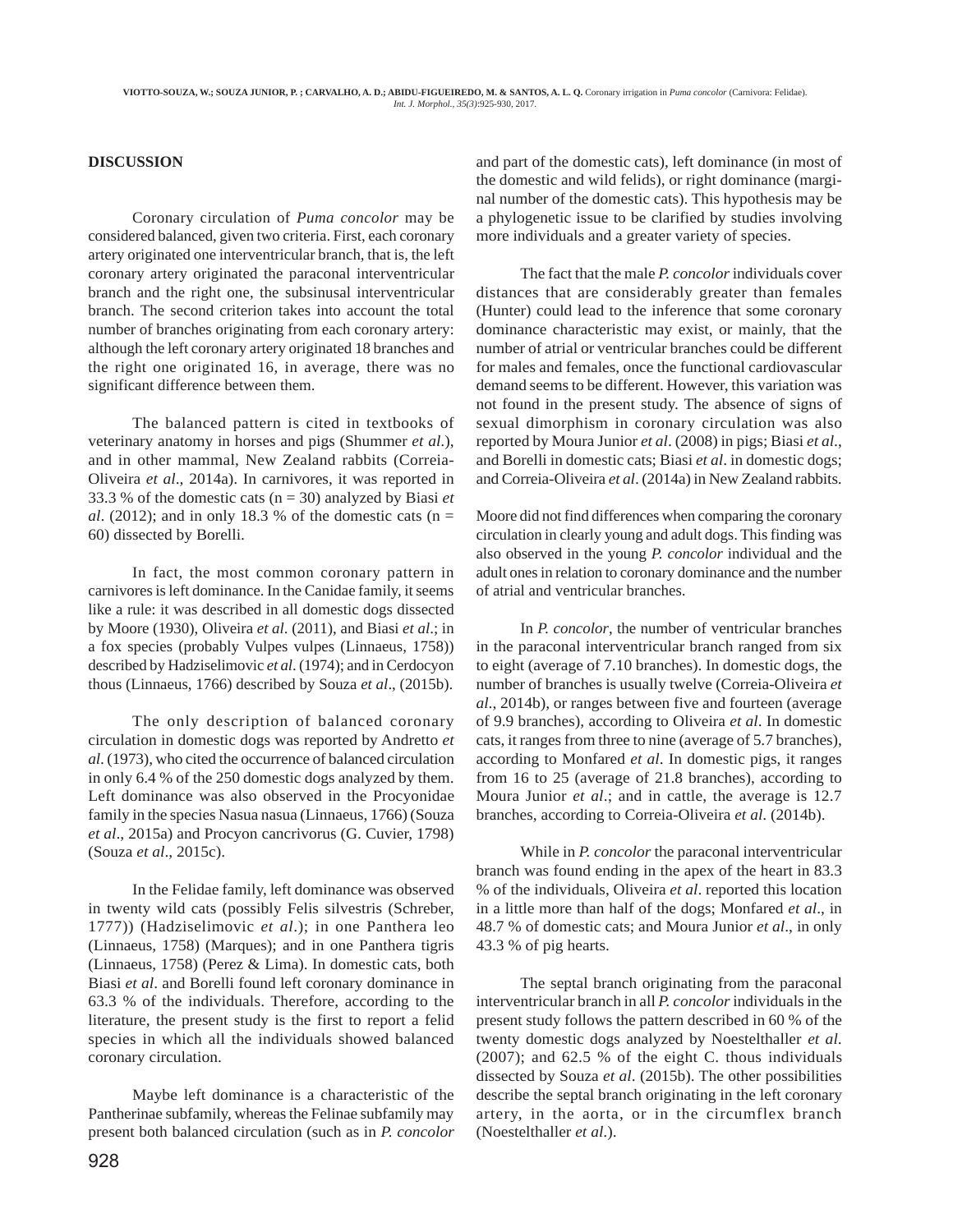The number of atrial branches originating from the circumflex branch was described ranging from one to six (average of 4.1 branches) in the domestic dog (Oliveira *et al*.), whereas in *P. concolor*, it ranged from one to five (average of 3.0 branches).

The number of ventricular branches originating in the circumflex branch ranges from two to six in the domestic dog, as described by Pianetto (1939); or from three to twelve (average of 6 branches), as described by Oliveira *et al*. In pigs, from four to thirteen (average of 8.4 branches), as described by Moura Junior *et al*., and in average 3.3 branches in cattle, as described by Correia-Oliveira *et al*. (2014b). In *P. concolor*, it ranged from three to seven (average of 4.5 branches).

The left marginal artery was found in five (83.3 %) of the *P. concolor* individuals. It was found in 100 % of the hearts of thirty domestic dogs analyzed by Oliveira *et al*.; in 100 % of the 30 Landrace pigs analyzed by Moura Junior *et al*.; in 89.4 % of the 15 feline hearts analyzed by Monfared *et al*. In all these species, the left marginal artery was reported as originating from the circumflex branch of the left coronary artery, which was observed in only 33.3 % of the *P. concolor* individuals. In 50 % of the *P. concolor* individuals, the right coronary artery originated the left marginal artery after yielding the subsinusal branch.

While Evans & De Lahunta (2013) described only one or two atrial branches of the right coronary artery in domestic dogs; Oliveira *et al*. described between two to nine (average of 4.2 branches); Monfared *et al*. reported from zero to three (average of 1.3 branches) in domestic cats; and Moura Junior *et al*. described between four to nine branches (average of 6.7 branches) in pigs. In *P. concolor*, two to six branches were found (average of 3.5 branches).

The number of direct ventricular branches originating from the right coronary artery in *P. concolor* was similar to that described by Pianetto in 31 domestic dogs, that is, from four to nine branches (average of 5.8 branches). However, this number was lower than that described by Oliveira *et al*., from six to twenty branches (average of 6.5 branches) in domestic dogs; by Monfared *et al*., from three to eight (average of 4.7 branches) in domestic cats; and by Moura Junior *et al*., from 12 to 21 branches (average of 9.0 branches) in pigs.

The right accessory coronary artery, although originating from the right coronary artery and not from the right sinus of the aortic bulb, was recognized in three *P. concolor* individuals (50.0 %). The artery followed the

coronary groove and spread in the conus arteriosus region, as mentioned by Evans & De Lahunta. It was also described in only 20 % of the hearts of 63 domestic dogs analyzed by Moore; in two hearts of Nasua nasua by Souza *et al*. (2015a); and in four (50 %) of eight Cerdocyon thous hearts by Souza *et al*. (2015b).

The number of ventricular branches of the subsinusal branch ranges from 8 to 10 in the domestic dog, according to Evans & De Lahunta, or between one and 8 (average of 4.1 branches), according to Oliveira *et al*. In domestic cats, one to 8 branches were reported (average of 3.6 branches) by Monfared *et al*. In pigs, Moura Junior *et al*. reported from 9 to 22 branches (average of 15.7 branches), and Correia-Oliveira *et al*. (2014b) determined an average of 8.5 branches in cattle. In *P. concolor*, it ranged from one to 7 (average of 4.16 branches).

The interventricular subsinusal branch ended in the apex of the heart in 66.6 % of the *P. concolor* individuals. This arrangement was recorded in only 21 % domestic cats analyzed by Monfared *et al*.; in 20 % of the dogs analyzed by Oliveira *et al*.; and in 20 % of the pigs studied by Moura Junior *et al*. In these three species, the most common presentation of the interventricular subsinusal branch was ending before reaching the apex, an arrangement that was observed in only one *P. concolor* individual.

The right marginal artery was recognized in five (83.3 %) *P. concolor* hearts as a branch of the right coronary artery. However, it was reported in 100 % of the pigs dissected by Moura Junior *et al*., and in 98.7 % of the cat hearts analyzed by Monfared *et al*.

In summary, the left coronary artery originated the paraconal and circumflex interventricular branches, whereas the right coronary artery originated the subsinusal interventricular branch. Coronary circulation in *P. concolor* was balanced type, different from what has been described for most carnivorous species. There were no signs of sexual dimorphism in the coronary circulation of *P. concolor*. Studies with a greater number of species may clarify phylogenetic relationships and synapomorphies related to the coronary circulation of the carnivores, especially in the Felidae family.

#### **ACKNOWLEDGEMENTS**

We would like to thank Programa de Educação Tutorial (Grupo PET Veterinária) of UNIPAMPA; Fundação de Amparo à Pesquisa do Estado do Rio de Janeiro (FAPERJ); and Conselho Nacional de Pesquisa (CNPq).